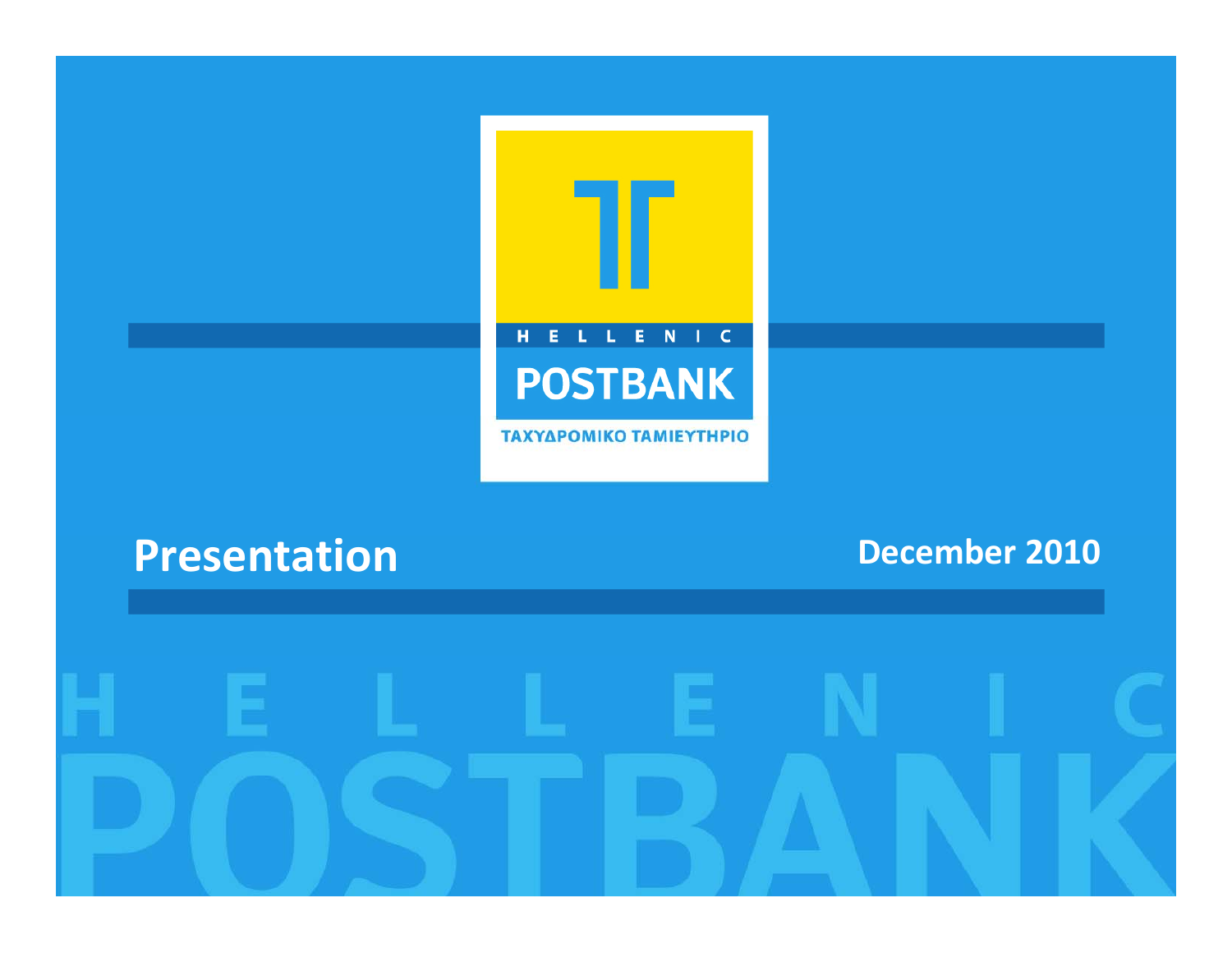



**Greece: Macro outlook**

**The Greek Banking Industry**

**TTBank ‐‐ Xray**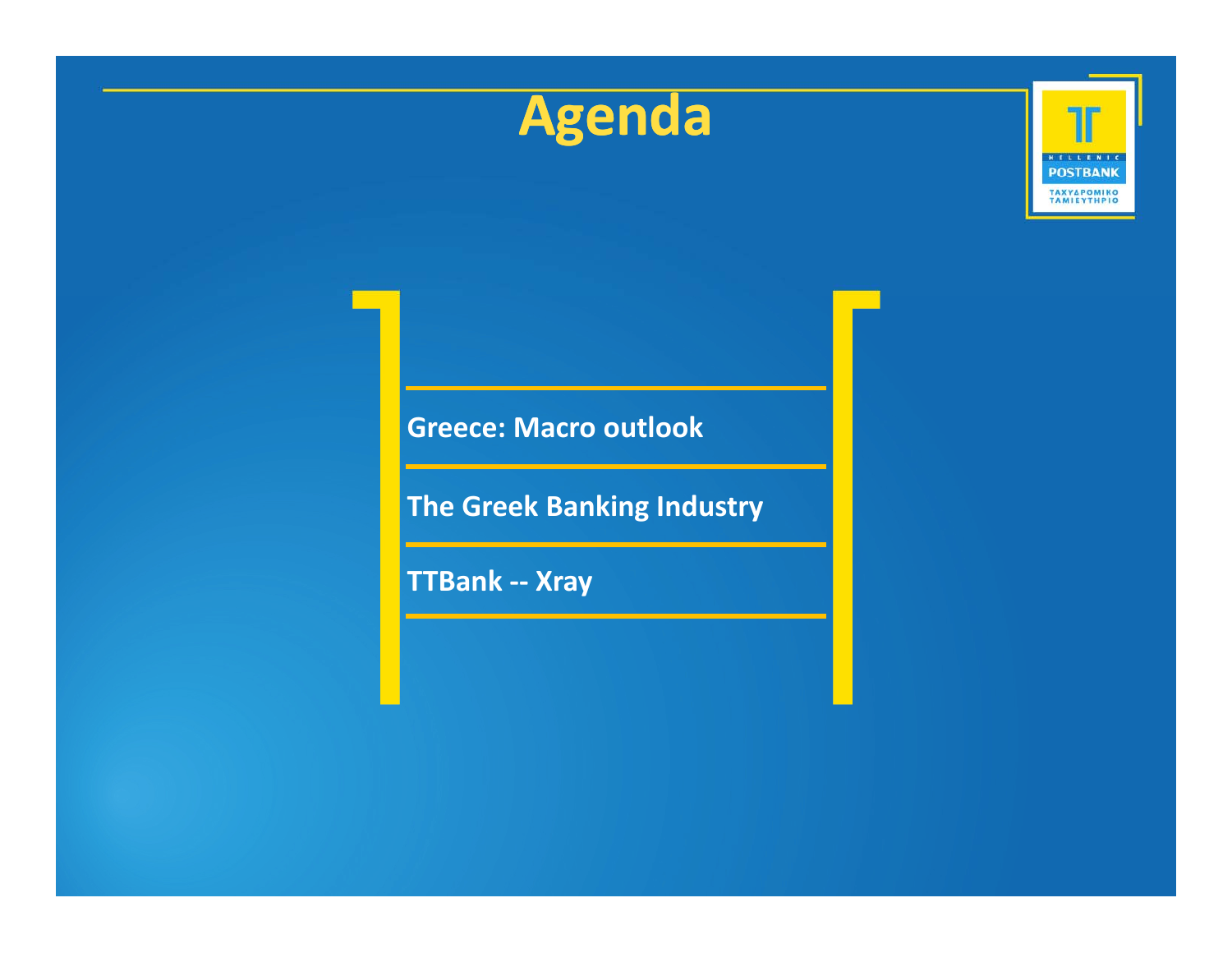### **Greece: Macro Outlook**



**3**

#### **Greece's reform measures towards fiscal consolidation are gaining grounds on credibility**

- $\checkmark$  The success of the fiscal adjustment efforts will minimize the duration of the greek recession.
- The EC, ECB and IMF staff confirm Greece's actions for reform and the success of the austerity measures thus giving the green light for the 3rd installment of the joint EC, ECB & IMF Financial Stability Fund
- $\checkmark$  For 2011 the government maintains its aggressive approach. It targets a budget deficit of 6.9% of<br>GDP.
- $\checkmark$  The successful implementation of the 2011 budget will outperform IMF criteria thus reopening access to international funding and the bond market.
- $\checkmark$  The target of positive growth in 2012 is attainable.
- $\checkmark$  The private sector is the least leveraged in EU.





*Source: Ministry of Finance – Hellenic State 2011 Budget \*, \*\*: Projections by the Ministry of Finance*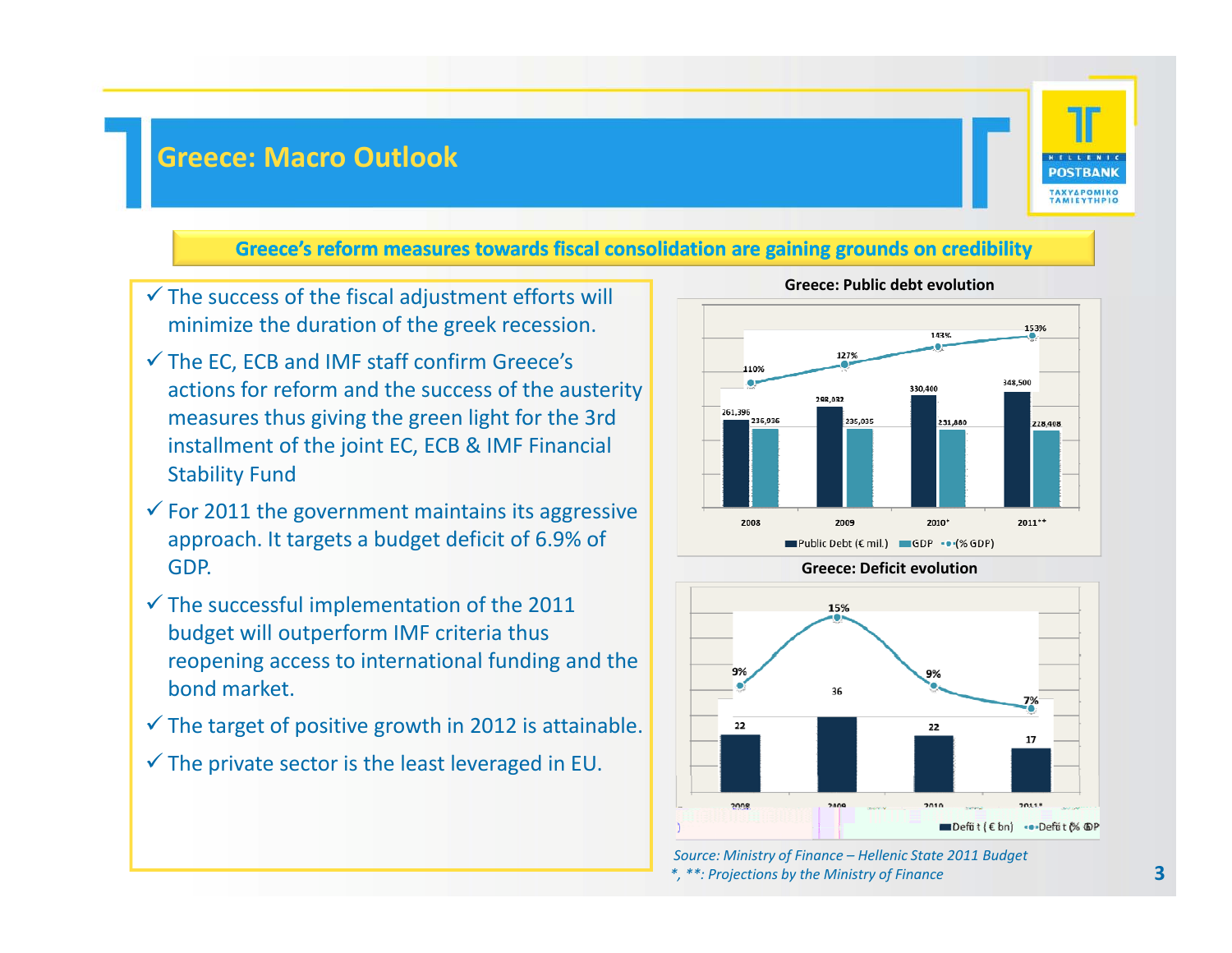### **The Greek Banking Industry**

**Banks are coping well with the crisis despite the decreasing margins stemming from the rising spreads**

- $\checkmark$ The crisis posts <sup>a</sup> **unique opportunity** for **solid reforms** to occur
- $\checkmark$  Greek banks with strong liquidity, capital adequacy and solid ties to the communities have <sup>a</sup> **unique opportunity** to recoup traditional banking services, and reactivate the average business
- $\checkmark$  Liquidity enhanced through the injection of € 25 bn by the government in banks and guarantees
- **IMF has reinforced the financial support mechanism** to support the banking system by an additional €10 bn in the case of deteriorating conditions  $\checkmark$ No toxic, conservative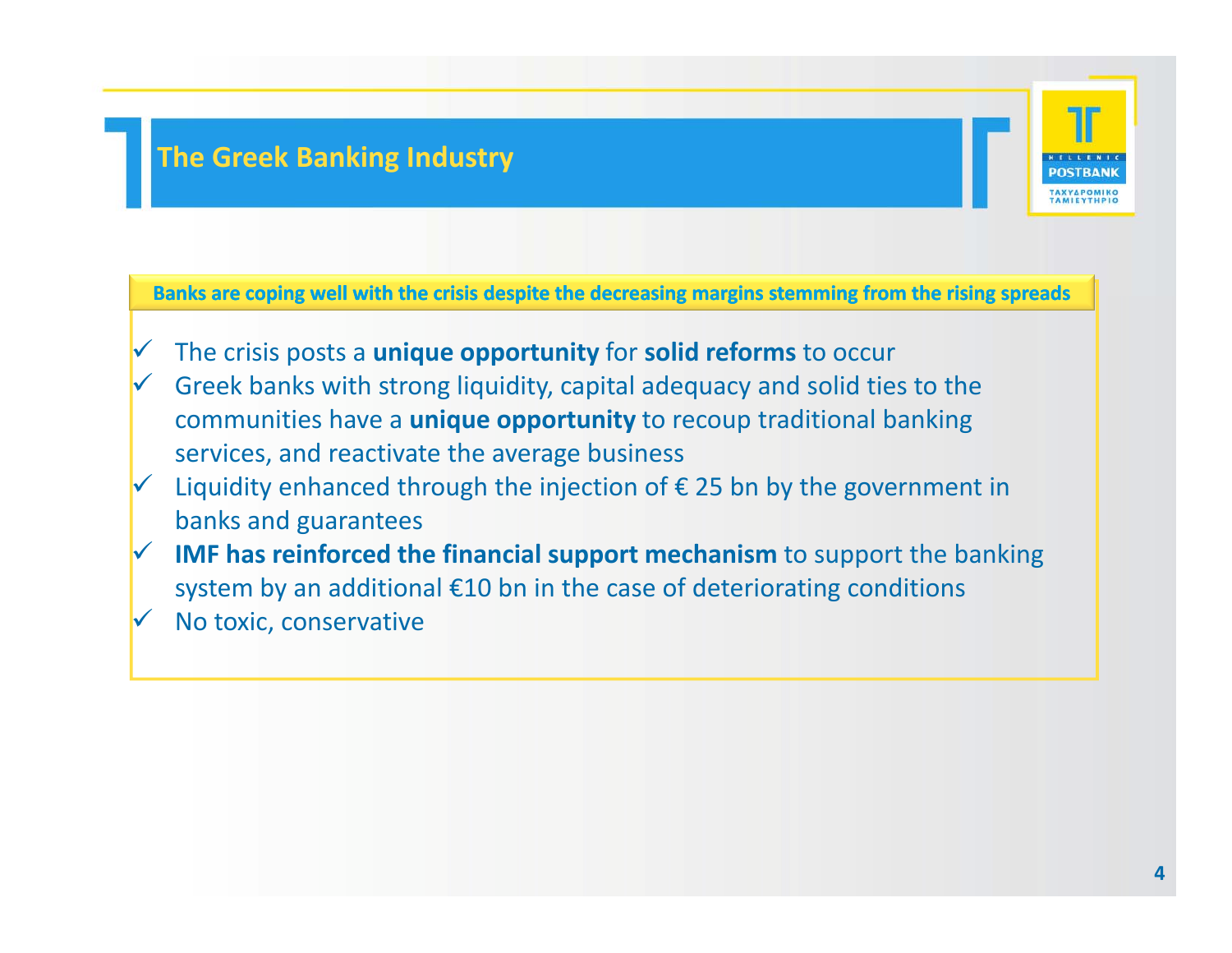### **The Greek Banking Industry**

### **Capital adequacy of Greek commercial banks and their groups**



*Source: Bank of Greece, 2009 Annual Report, April 2010 & Financial Stability Report, June 2009*

**POSTBANK TAXYAPOMIKO**<br>TAMIEYTHPIO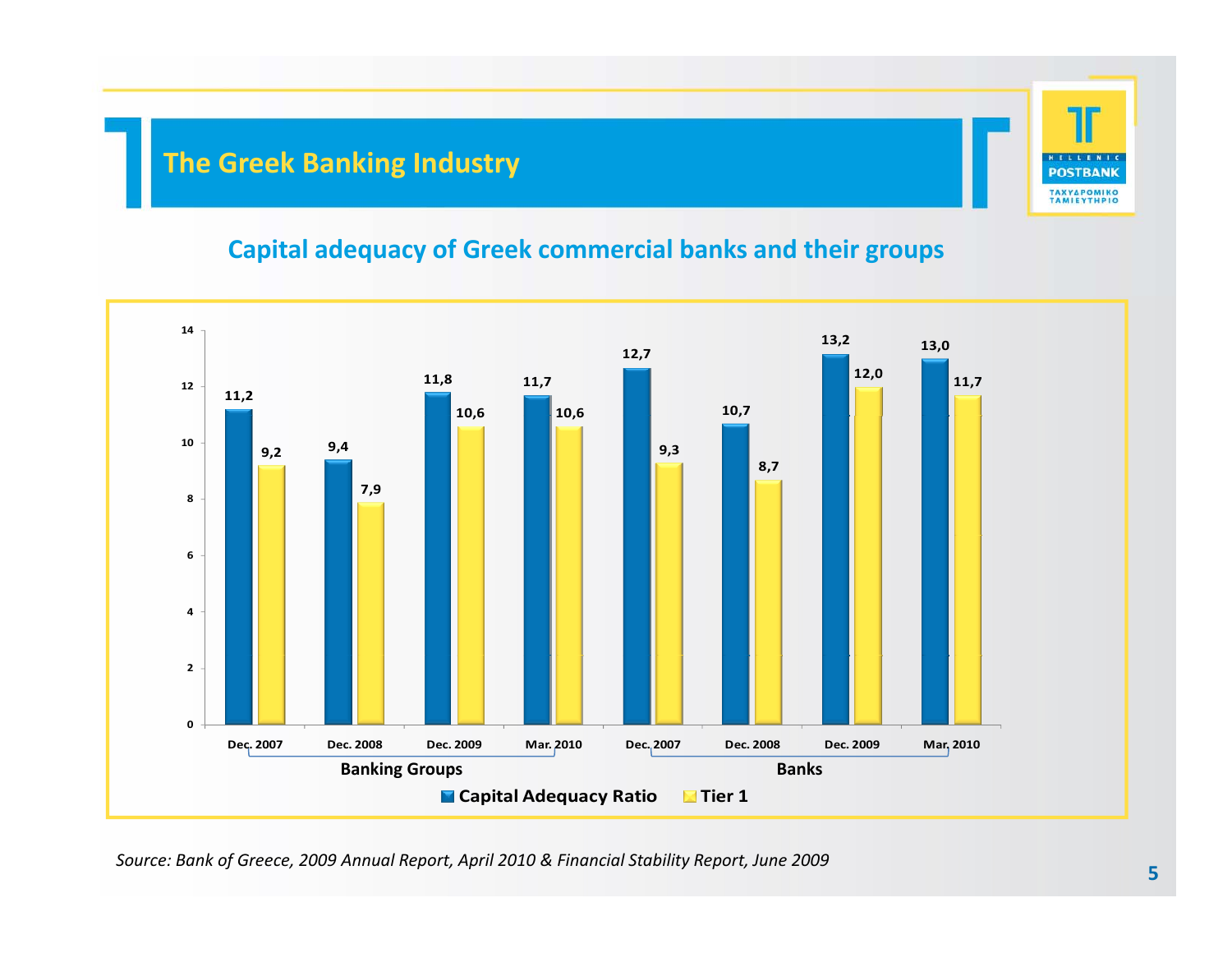### **The Greek Banking Industry**

### **Non performing loans (%)**



*Source: Bank of Greece, Financial Stability Report, July <sup>2010</sup>*

71

 $\begin{array}{cccccccccccccc} \textbf{L} & \textbf{L} & \textbf{L} & \textbf{L} & \textbf{R} & \textbf{N} & \textbf{I} \end{array}$ **POSTBANK TAXYAPOMIKO**<br>TAMIEYTHPIO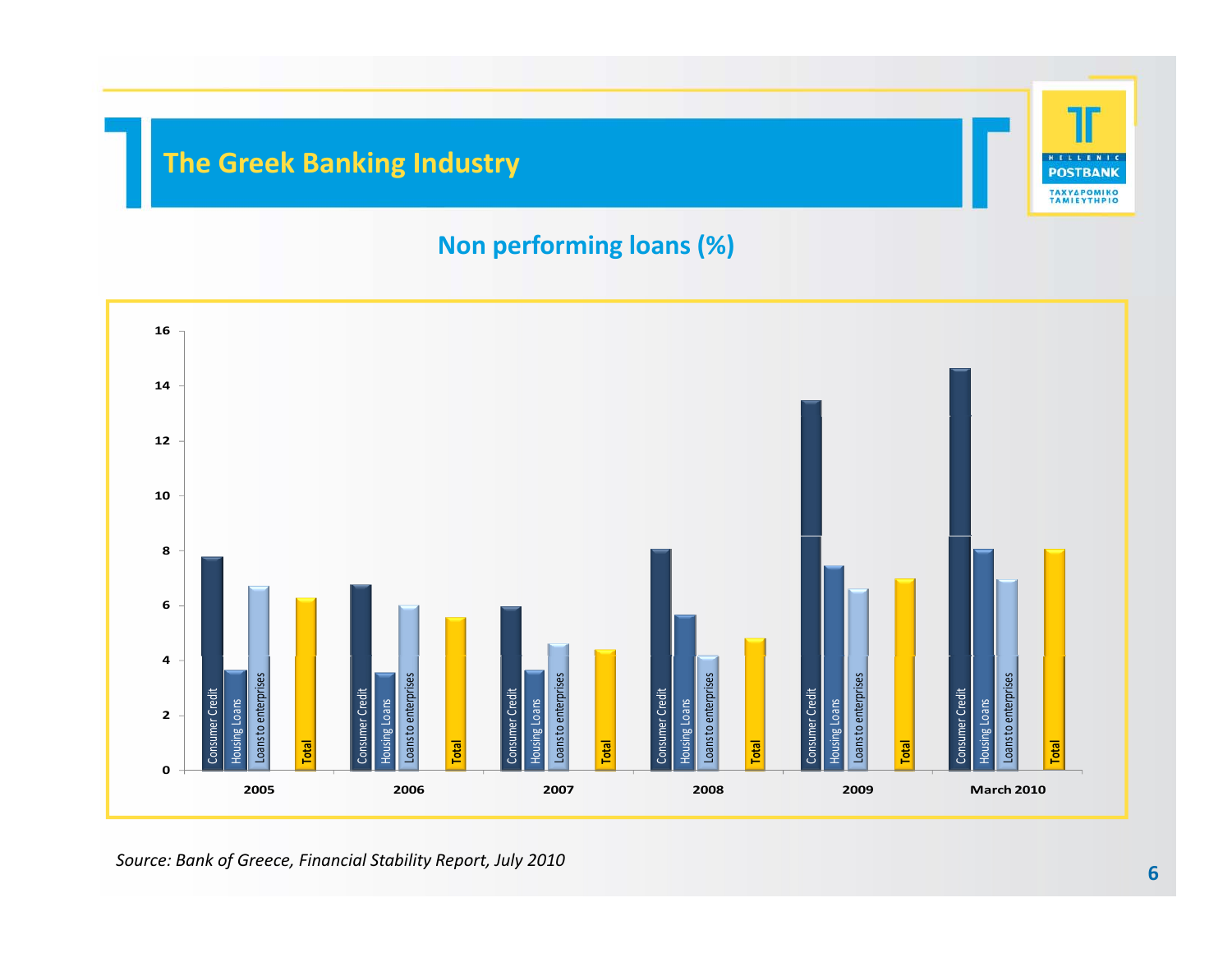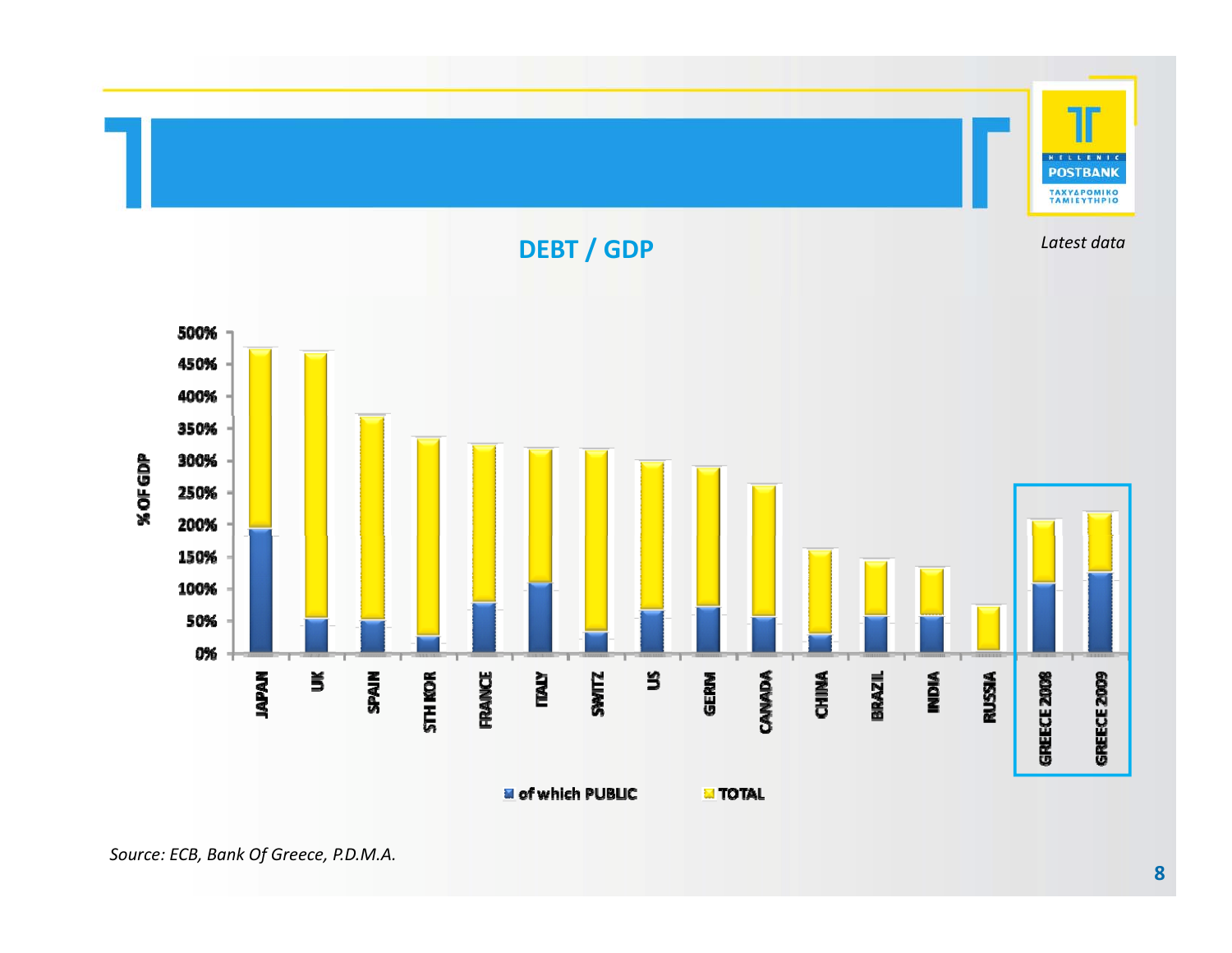### **At a glance**

•

•



Hellenic PostBank (HPB) is a prominent bank established in 1900 and is today among the largest retail banks in **the Greek market, with 2.8 million active deposit accounts.**

HPB offers a full product range in deposits and is capitalizing on its long standing relations with Greek households to offer a broad range of mutual funds, mortgage loans, credit cards, personal loans and to a smaller degree loans to government as well as corporate loans & bond financing to large enterprises. The bank **is also offering home and life insurance products**

|                                                                                                                                                                                                                                            | <b>Key Figures</b>          |               |               |
|--------------------------------------------------------------------------------------------------------------------------------------------------------------------------------------------------------------------------------------------|-----------------------------|---------------|---------------|
| 2,500 Employees                                                                                                                                                                                                                            |                             | <b>FY 09</b>  | <b>9M10</b>   |
| 147 branches<br><b>Additional benefits from</b><br>$\checkmark$<br><b>Hellenic Post's 844</b><br><b>branches</b><br>247 ATMs<br>$\checkmark$<br><b>3 million active accounts</b><br>$\checkmark$<br>204,000 consumer loans<br>$\checkmark$ | NII                         | € 263.3 mil.  | € 282.1 mil.  |
|                                                                                                                                                                                                                                            | <b>Pre provision income</b> | € 102.1 mil.  | € 33.2 mil.   |
|                                                                                                                                                                                                                                            | <b>Assets</b>               | € 17,956 mil. | € 17.390 mil. |
|                                                                                                                                                                                                                                            | <b>Gross Loans</b>          | € 7,880 mil.  | € 7,860 mil.  |
|                                                                                                                                                                                                                                            | <b>Deposits</b>             | € 12,632 mil. | € 12,483 mil. |
|                                                                                                                                                                                                                                            | <b>Gross Loans/Deposits</b> | 63.67%        | 64.53%        |
|                                                                                                                                                                                                                                            | <b>Tangible Equity</b>      | € 974.8 mil.  | € 660.6 mil.  |
|                                                                                                                                                                                                                                            | <b>CAR Ratio</b>            | 17.1%         | 16.54%        |
|                                                                                                                                                                                                                                            | <b>NPL Ratio</b> *          | 1.22%         | 1.44%         |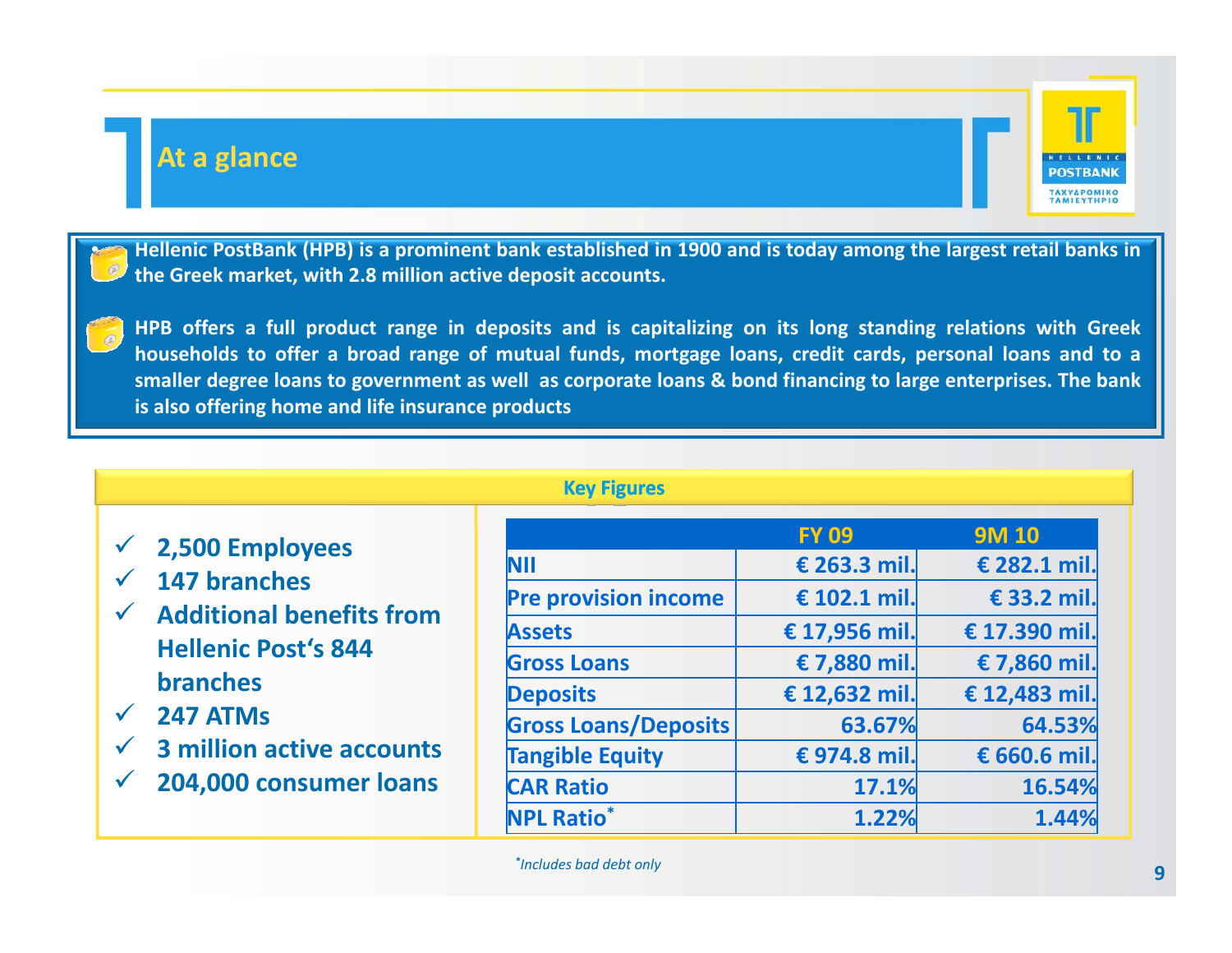### **Growth Drivers**



**Strong capital base Operating restructuring Enhance revenues** 

**Enhance** 

- **Solid capital adequacy at 16.54%** in 9M 2010, one of the highest in EU
- **Solid capital base** following the SCI of preferred shares ( $\epsilon$  224.96 -May '09) and of common shares (€ 526.3 – July '09)
- TTBank was the top performer amongst Greek banks in the recent stress test results

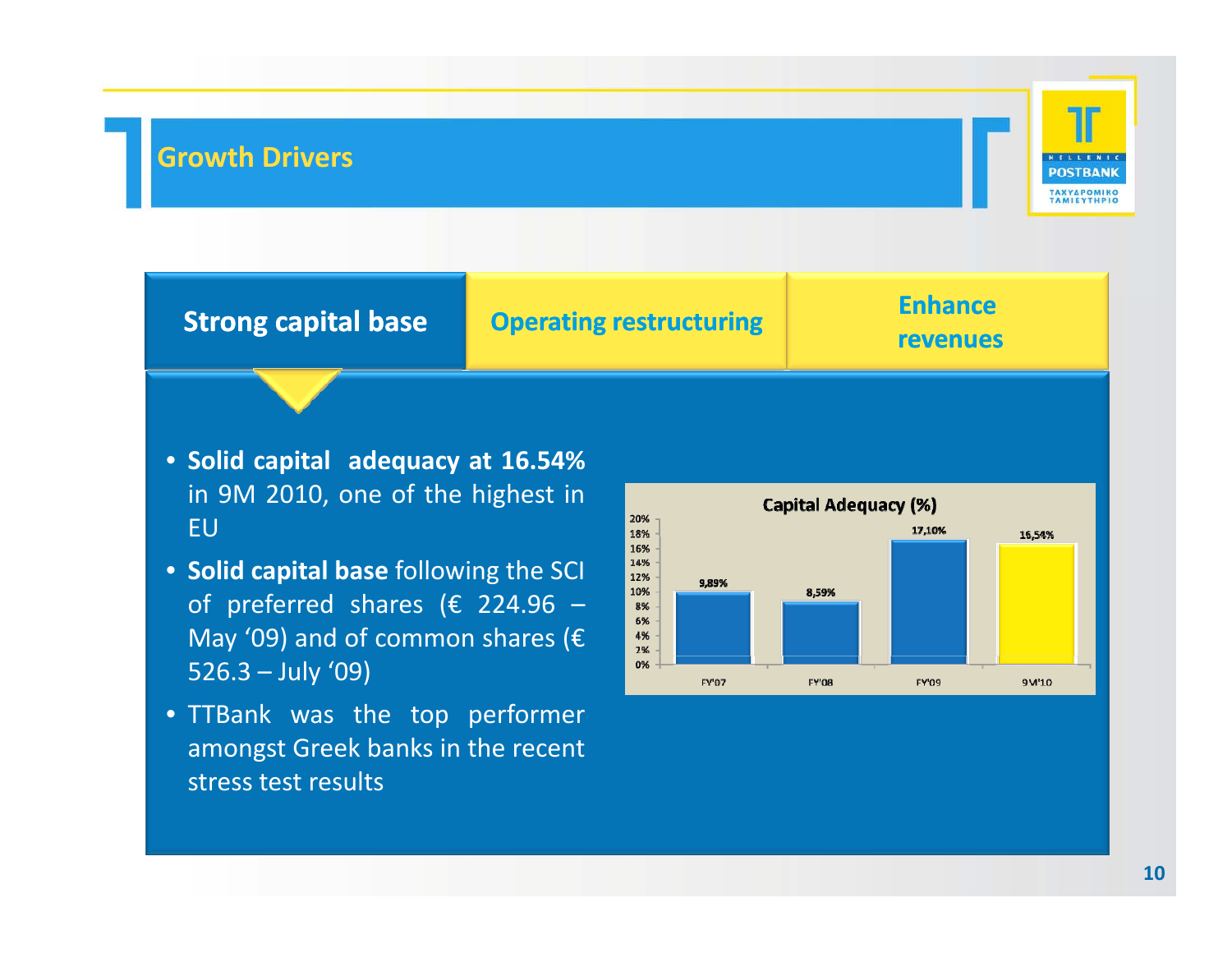### **Growth Drivers**



## **Strong capital base Operating restructuring Enhance revenues**

# **Enhance**

### **Cost Control and Operating efficiency:**

- Application of cost control mechanism.
- Constant reduction of operating expenses
- Improved Cost/income ratio

### **New IT system in place:**

- New core banking system
- New cost control system
- New payroll & HR management system
- New help desk system



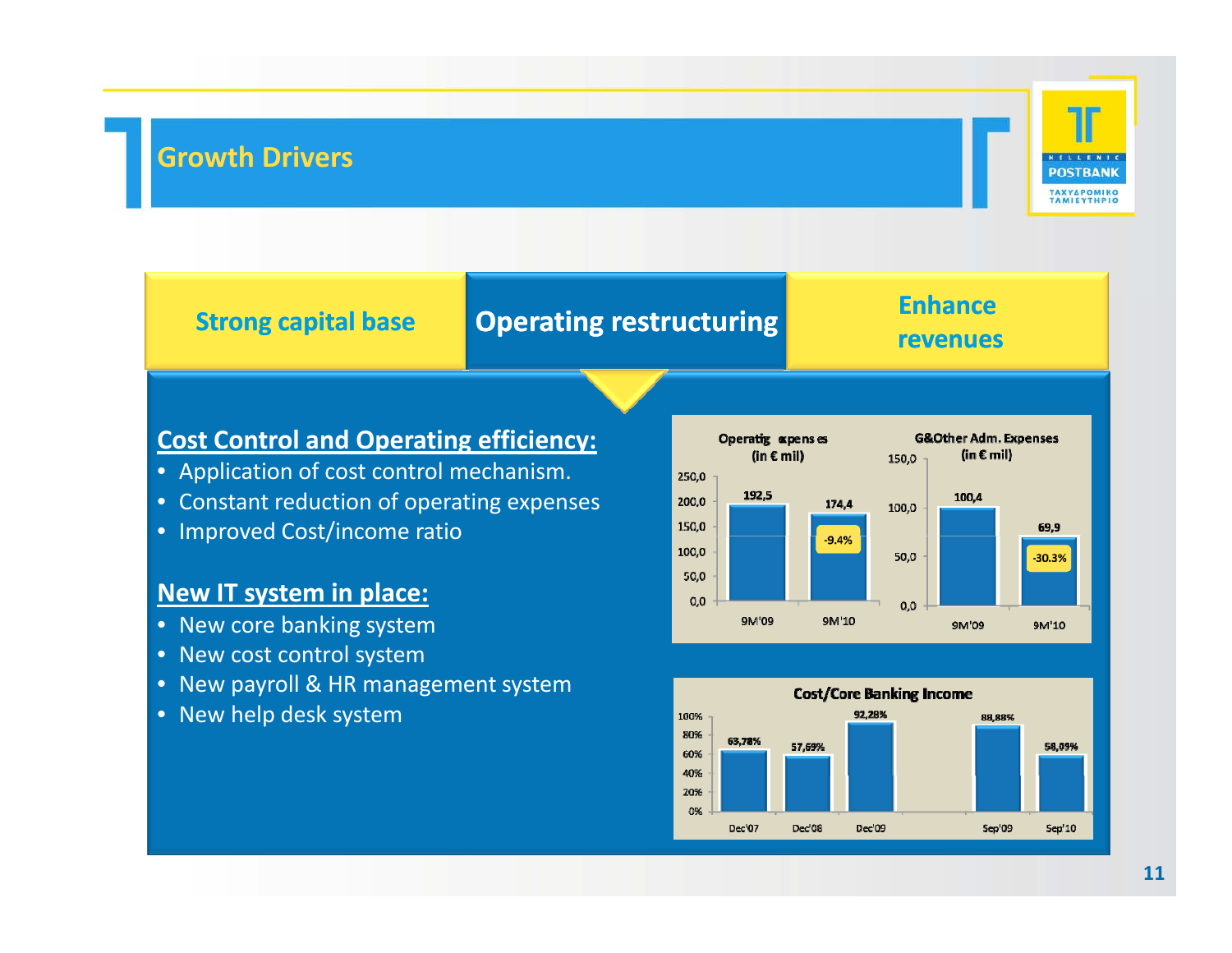### **Growth Drivers**



**Strong capital base Operating restructuring** 

## **Enhance revenues**

### • **Expansion of products palette**:

- New mortgage loans
- Attractive consumer loans
- Pre‐approved loans // corporate loans
- Wholesale banking
- SBLs planning and gradual expansion
- **Explore synergies with Hellenic Post**:
- Accept deposits through 844 shops, 441 of which are interconnected with the bank & 81 shop‐in‐shop
- 47 ATMS
- New interface used to connect 441 shops





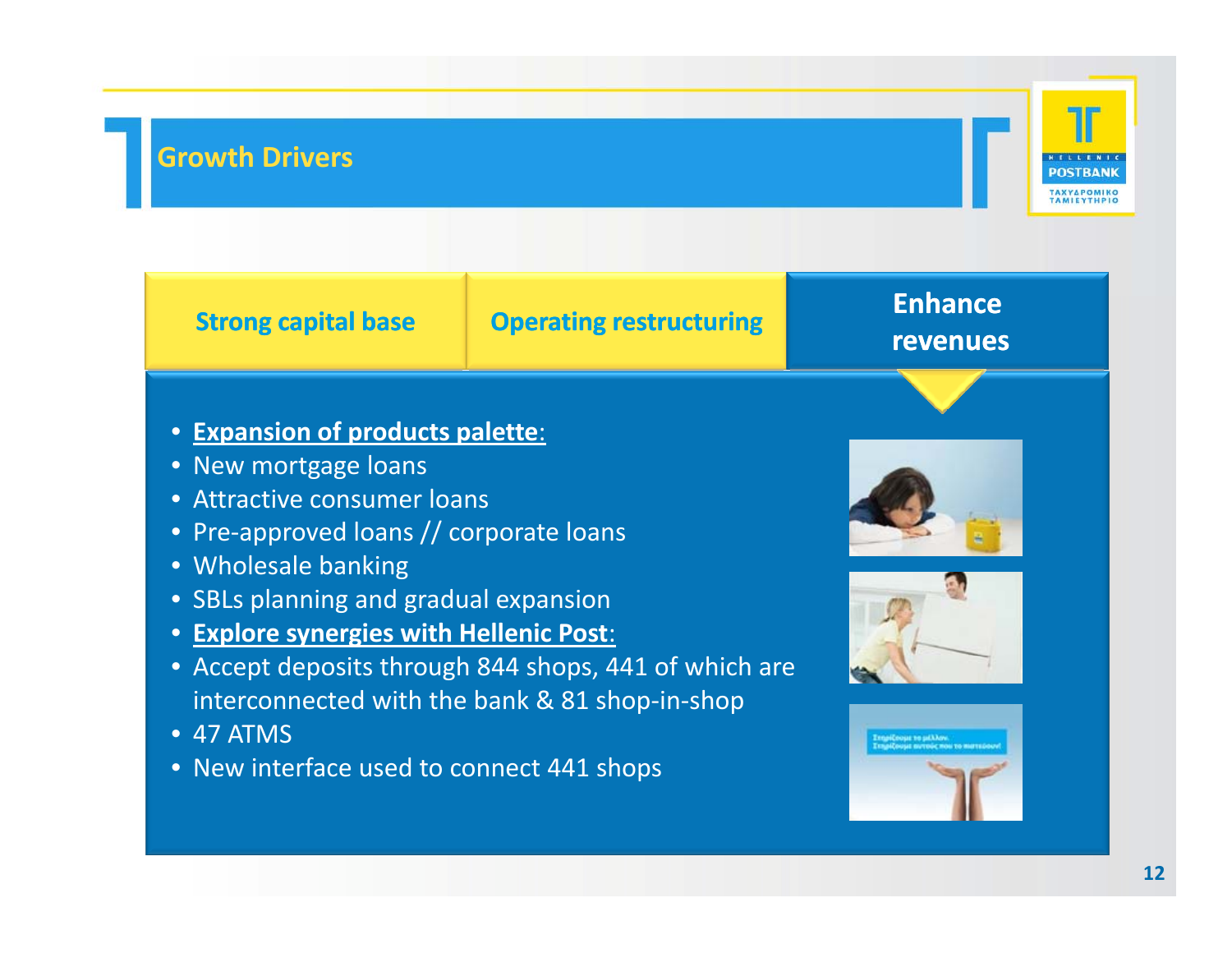## **Pillars of Strategy**

**Pillars of Strategy**

*"Sustainable Growth by providing simple and transparent banking"*

- •Gradual **rebalancing of the Assets mix** leading to higher Loans/Deposits
- •**Portfolio optimization** // gradual reduction of GGB position
- •**Prudent expansion** to corporate lending activity
- •Gradual **expansion in other market segments** and cross selling activity
- •**Upgrading backbone operating system** and management information

systems

 $\left( \frac{1}{\theta} \right)$ Continuous **containment of cost**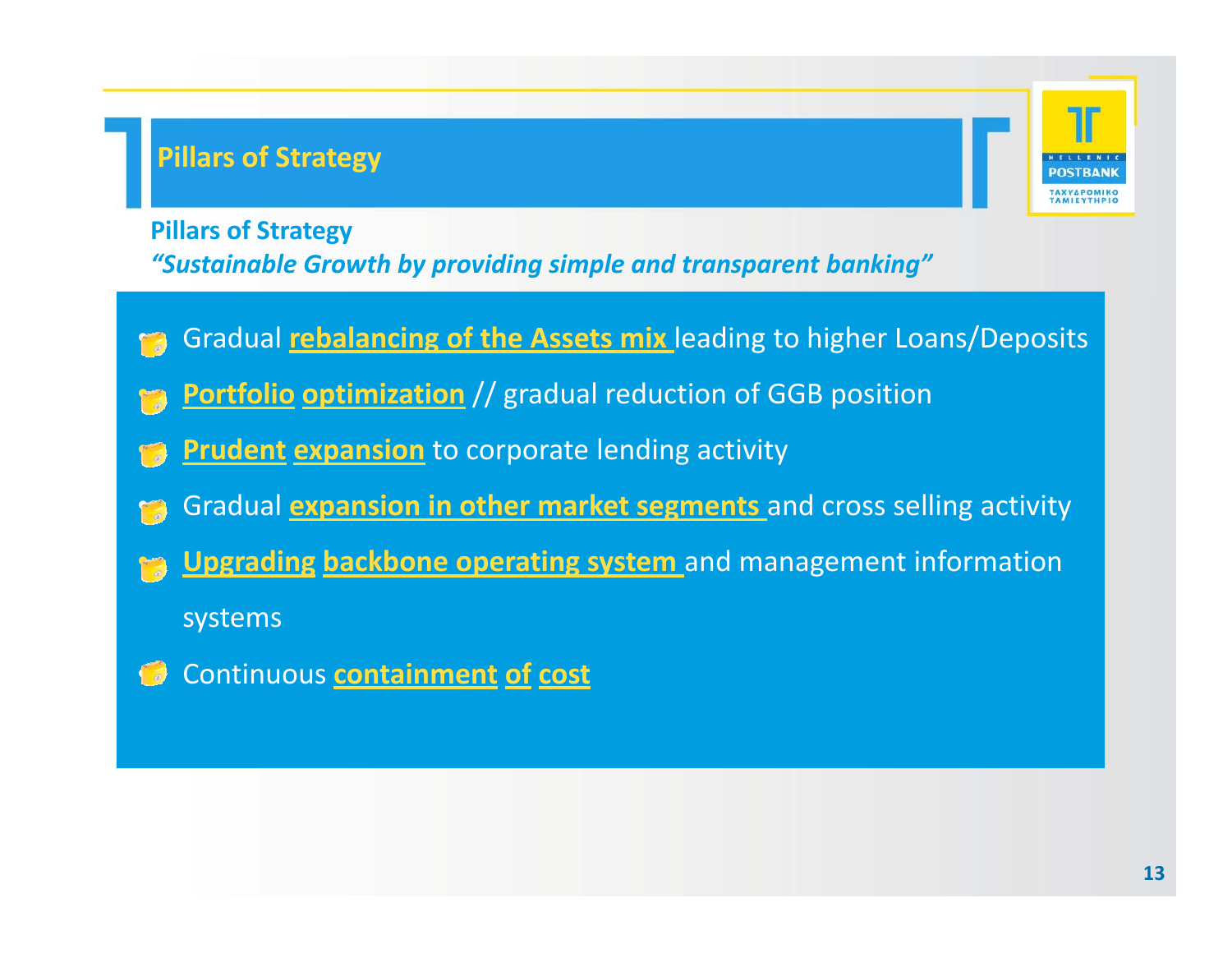### **Investment Thesis**

### **Strategy**

### **Rebalancing of the Assets mix**

• Controlled Increase of loans / deposits ratio

• Mortgages driving portfolio growth – cautions expansions into corporate / sbl loans

#### **Portfolio optimization**

- Asset side composition restructuring
- Capital structure optimization and increase
- Decrease of Investments portfolio risks
- New Risk Management System 2009‐2010

#### **Expansion to corporate lending**

- Expansion to Large Corporate names
- $\bullet$ Strong Liquidity allows to tap some of the best names
- SBL rollout expected spring 2011

**POSTRANK TAXYAPOMIKO**<br>TAMIEYTHPIO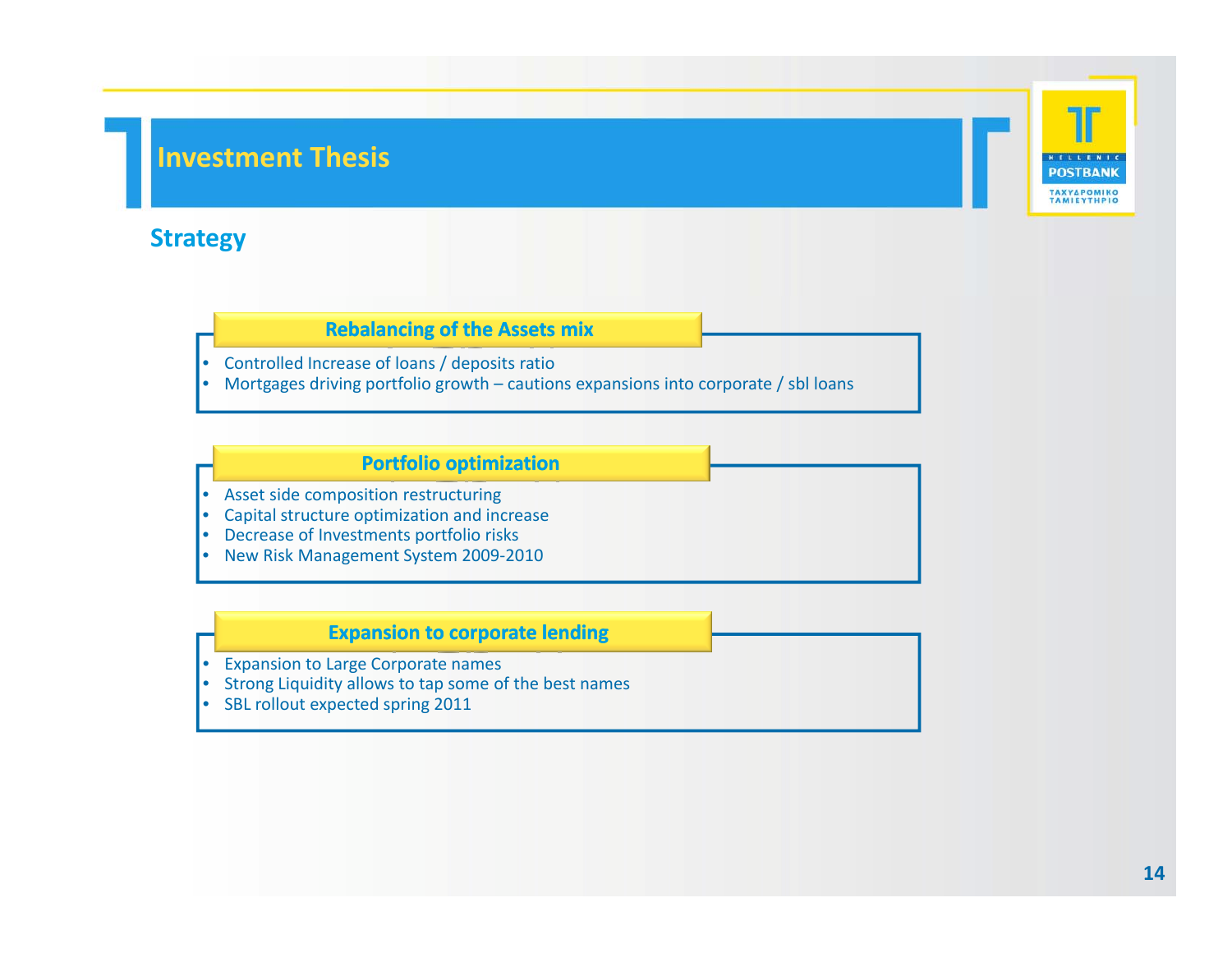### **Investment Thesis**

### **Strategy**

#### **Expansion in other market segments**

- Bank assurance products
- Green banking products
- •Personal banking
- •Custodian Services

#### **Upgrading backbone operating system**

- Full management of customers and products (lending, deposit, transfers, etc.)
- •• MIS, budgeting and cost allocation (on a development stage) and data warehouse system
- •Full support for Front –Middle ‐and Back ‐Office operations, connected to PROFITS
- •Performance assessment

#### **Cost Containment**

- Decreasing cost / income ratio
- Managed credit costs through controlled credit expansion
- Cost allocation unit /Cost Control System establishment 2010
- Tight budget monitoring
- Full implementation of the new integrated banking IT system
- Reorganization of internal procedures

**POSTRANK TAXYAPOMIKO**<br>TAMIEYTHPIO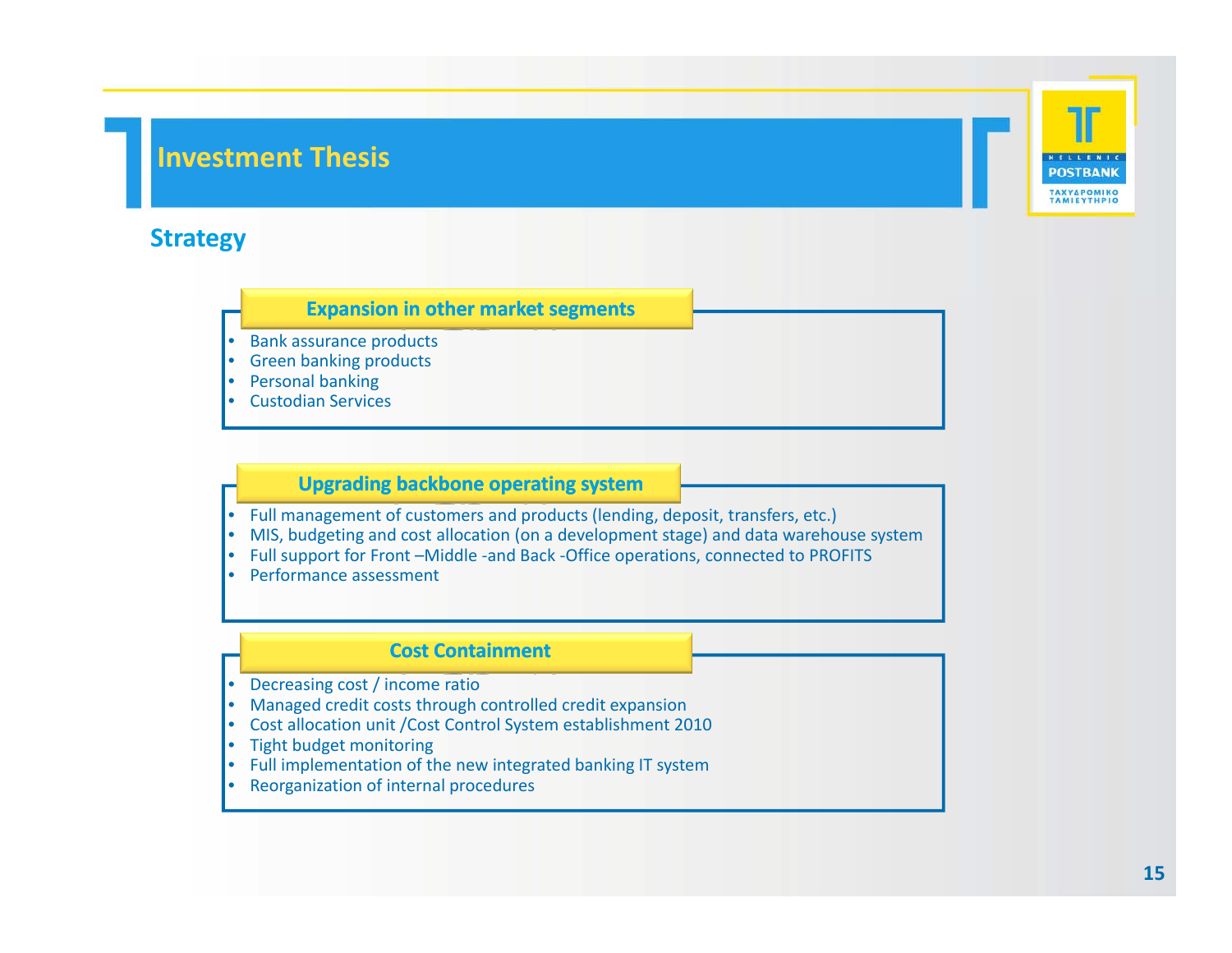### **Strategy & Outlook**

# **POSTRANI** TAXYAPOMIKO<br>TAMIEYTHPIO

### **Expanding Products ‐ palette**

**From mortgage loans to <sup>a</sup> palette of mortgage and pre‐approved consumer loans offering, complemented by traditional consumer finance and card products**

#### **Mortgage loans**

- Improved product functionality
- Successfully branded products
- Distributed through own branch network and Hellenic Post Office (ELTA)

#### **Consumer loans Credit**

- Seasonally branded product offering
- Cautious initial expansion to be followed by more active marketing
- No alternative channels used (except ELTA)

#### **Pre‐approved consumer loans**

- Framework agreement signed with 1,800 organizations
- gh own branch network and **computer than 1** > Low penetration levels (37% approximately)
	- > 204,000 loans outstanding approximately

#### **Loans Credit Card offering**

- Flagship Hellenic Postbank Classic & Hellenic Postbank Gold products
- Attractive interest rates, from 14.75% to 17.50%
- •• Balance transfer functionality
- •Acquiring POS infrastructure through First DataCo.
- Direct marketing channel is the biggest contributor to new cards origination

#### **Wholesale Banking**

• Strong Liquidity position allows to tap some of the best corporate names names.

#### **SBL Planning**

- Community banking provides for solid client referral and iscreening.
- •Rollout expected in spring 2011.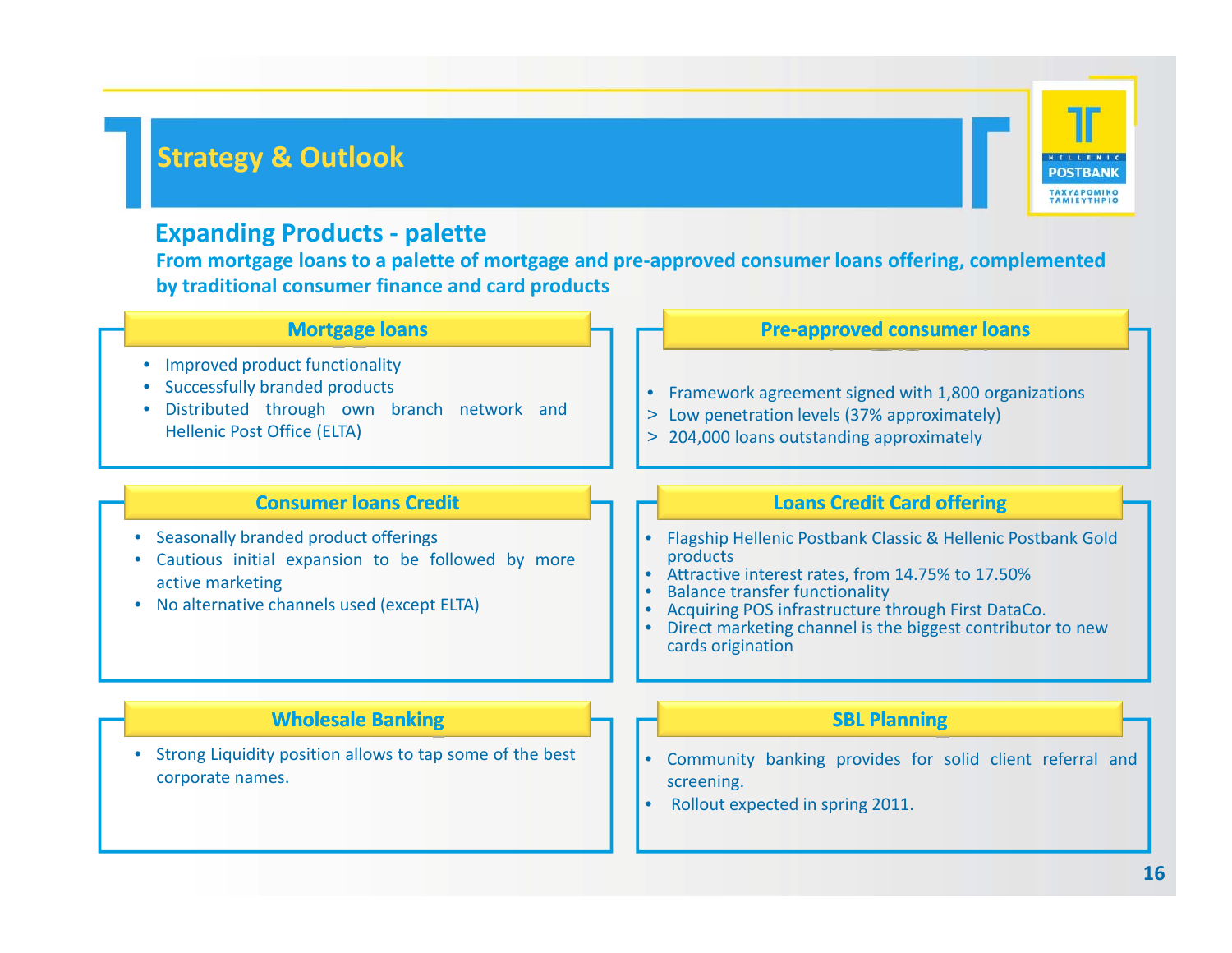### **Strategy & Outlook**

### **Unique synergies with the Hellenic Post**

- **Exclusive** cooperation **agreement** with **Hellenic Post Office** in 2001 up to 2021, subject to renewal.
- Focus on deposit acceptance through **Hellenic Post's 844 branches** (310 branches currently provide loan services).
- **Cross‐shareholding of 10%** in each company as of April 2006 (sale of existing shares by the Hellenic Republic).
- **ATMs** operate in Hellenic Post branches
- **10% of IT Integration between Hellenic Postbank and Hellenic Post is <b>A Property Additional Post Exercise Post Exercise Post Exercise Post Post Post Post Post Post Post Post Post Post P** almost completed.
- A "**shop in the shop**" plan is underway. The plan for 2010 foresees the creation of separate HPB space in 200‐300 Hellenic Post branches. Up to now 81 shop in shops have been created.



#### **Cross‐shareholding establishment1**